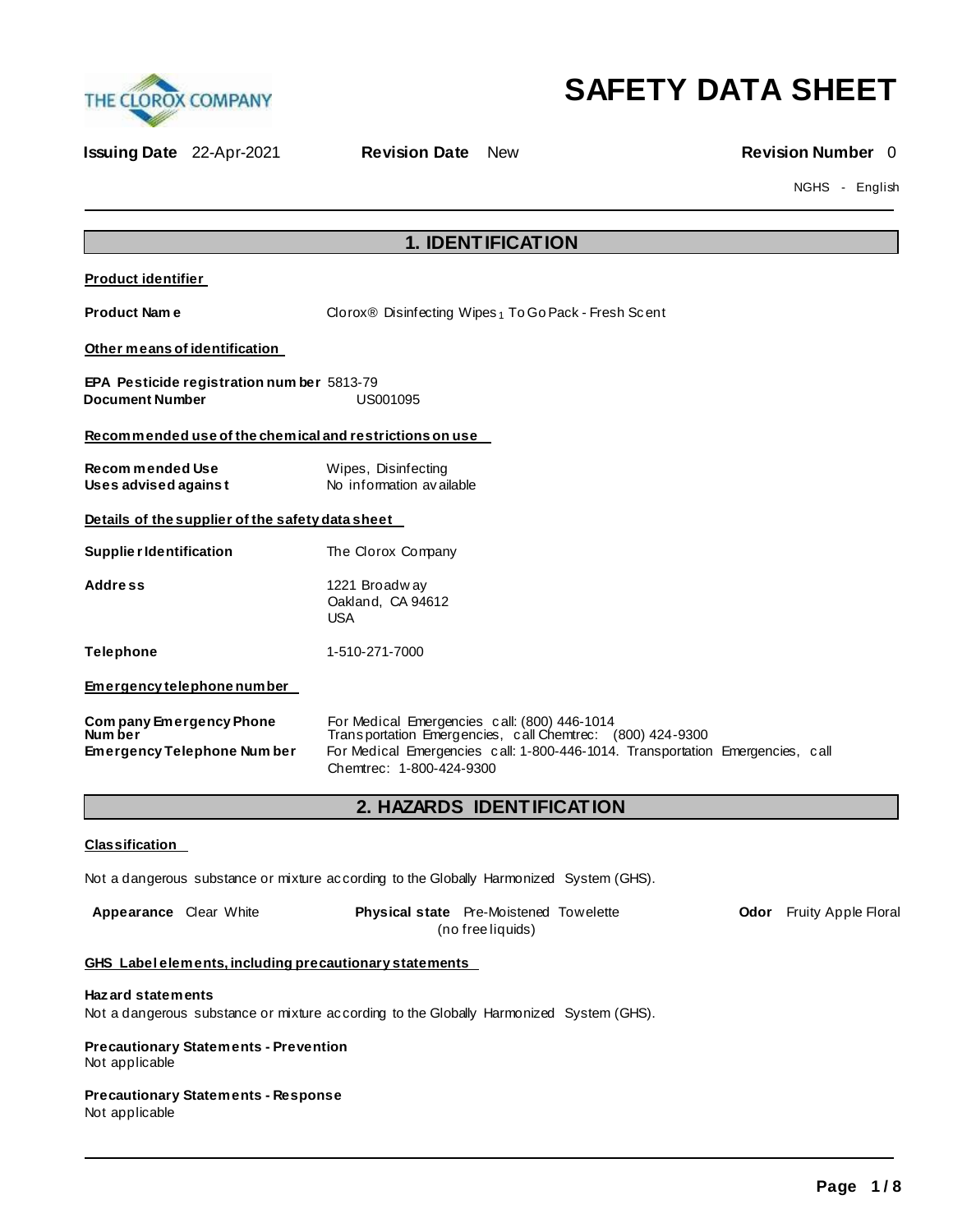#### **Precautionary Statements - Storage** Not applicable

**Precautionary Statements - Disposal** Not applicable

#### **Other information**

Not applicable.

### **3. COMPOSITION/INFORMATION ON INGREDIENTS**

The product contains no substances w hich at their given concentration, are considered to be hazardous to health.

### **4. FIRST AID MEASURES**

| <b>First aid measures</b>                                                                           |                                                                                                                                       |  |  |  |
|-----------------------------------------------------------------------------------------------------|---------------------------------------------------------------------------------------------------------------------------------------|--|--|--|
| <b>Inhalation</b>                                                                                   | Remove to freshair.                                                                                                                   |  |  |  |
| Eye contact                                                                                         | Rinse thoroughly with plenty of water for at least 15 minutes, lifting low erand upper eyelids.<br>Consult a physician.               |  |  |  |
| <b>Skin contact</b>                                                                                 | Wash skin with soap and water.                                                                                                        |  |  |  |
| <b>Ingestion</b>                                                                                    | Clean mouth with w ater and drink afterw ards plenty of w ater.                                                                       |  |  |  |
| Most important symptoms and effects, both acute and delayed                                         |                                                                                                                                       |  |  |  |
| Sym ptom s                                                                                          | No information available.                                                                                                             |  |  |  |
|                                                                                                     | Indication of any immediate medical attention and special treatment needed                                                            |  |  |  |
| Note to physicians                                                                                  | Treat symptomatically.                                                                                                                |  |  |  |
| <b>5. FIRE-FIGHTING MEASURES</b>                                                                    |                                                                                                                                       |  |  |  |
| <b>Suitable Extinguishing Media</b>                                                                 | Use extinguishing measures that are appropriate to local circumstances and the<br>surrounding environment.                            |  |  |  |
| <b>Large Fire</b>                                                                                   | CAUTION: Use of water spray when fighting fire may be inefficient.                                                                    |  |  |  |
| Unsuitable extinguishing media                                                                      | Do not scatter spilled material with high pressure water streams.                                                                     |  |  |  |
| Specific hazards arising from the<br>chemical                                                       | No information available.                                                                                                             |  |  |  |
| <b>Hazardous Combustion Products</b>                                                                | Carbon oxides.                                                                                                                        |  |  |  |
| <b>Explos ion Data</b><br>Sensitivity to Mechanical Impact None.<br>Sensitivity to Static Discharge | None.                                                                                                                                 |  |  |  |
| Special protective equipment for<br>fire-fighte rs                                                  | Firefighters should wear self-contained breathing apparatus and full firefighting turnout<br>gear. Use personal protection equipment. |  |  |  |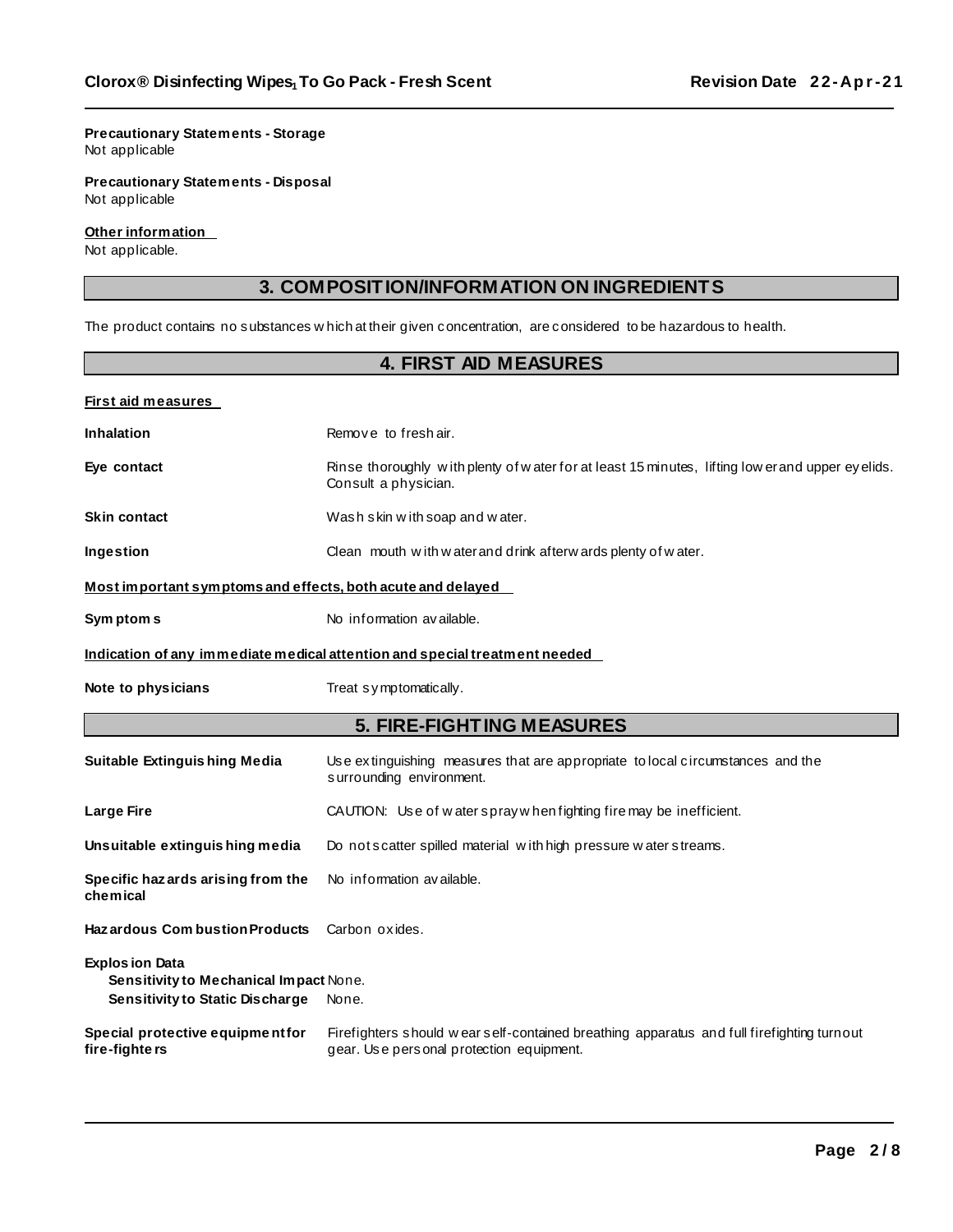| <b>6. ACCIDENTAL RELEASE MEASURES</b>                                  |                                                                                                                                                                             |  |  |  |
|------------------------------------------------------------------------|-----------------------------------------------------------------------------------------------------------------------------------------------------------------------------|--|--|--|
|                                                                        | Personal precautions, protective equipment and emergency procedures                                                                                                         |  |  |  |
| <b>Personal precautions</b>                                            | Ensure adequate ventilation.                                                                                                                                                |  |  |  |
| <b>Environmental precautions</b>                                       |                                                                                                                                                                             |  |  |  |
| <b>Environmental precautions</b>                                       | See Section 12 for additional Ecological Information.                                                                                                                       |  |  |  |
| Methods and material for containment and cleaning up                   |                                                                                                                                                                             |  |  |  |
| <b>Methods for containment</b>                                         | Prevent further leakage or spillage if safe to do so.                                                                                                                       |  |  |  |
| Prevention of secondary hazards                                        | Clean contaminated objects and areas thoroughly observing environmental regulations.                                                                                        |  |  |  |
| 7. HANDLING AND STORAGE                                                |                                                                                                                                                                             |  |  |  |
| <b>Precautions for safe handling</b>                                   |                                                                                                                                                                             |  |  |  |
| Advice on safe handling                                                | Handle in accordance with good industrial hygiene and safety practice.                                                                                                      |  |  |  |
| Conditions for safe storage, including any incompatibilities           |                                                                                                                                                                             |  |  |  |
| <b>Storage Conditions</b>                                              | Keep containers tightly closed in a dry, cool and well-ventilated place.                                                                                                    |  |  |  |
| Incom patible products                                                 | None known based on information supplied.                                                                                                                                   |  |  |  |
|                                                                        | 8. EXPOSURE CONTROLS/PERSONAL PROTECTION                                                                                                                                    |  |  |  |
| <b>Control parameters</b>                                              |                                                                                                                                                                             |  |  |  |
| <b>Exposure Limits</b>                                                 | This product, as supplied, does not contain any hazardous materials with occupational<br>exposure limits established by the region specific regulatory bodies.              |  |  |  |
| Appropriate engineering controls                                       |                                                                                                                                                                             |  |  |  |
| <b>Engine ering controls</b>                                           | None under normal use conditions.                                                                                                                                           |  |  |  |
| Individual  protection measures. such as personal protective equipment |                                                                                                                                                                             |  |  |  |
| Eye/face protection                                                    | No special protective equipment required.                                                                                                                                   |  |  |  |
| Skin and body protection                                               | No special protective equipment required.                                                                                                                                   |  |  |  |
| Respiratory protection                                                 | No protective equipment is needed under normal use conditions. If exposure limits are<br>exceeded or irritation is experienced, ventilation and evacuation may be required. |  |  |  |
| General hygiene considerations                                         | Handle in accordance with good industrial hygiene and safety practice.                                                                                                      |  |  |  |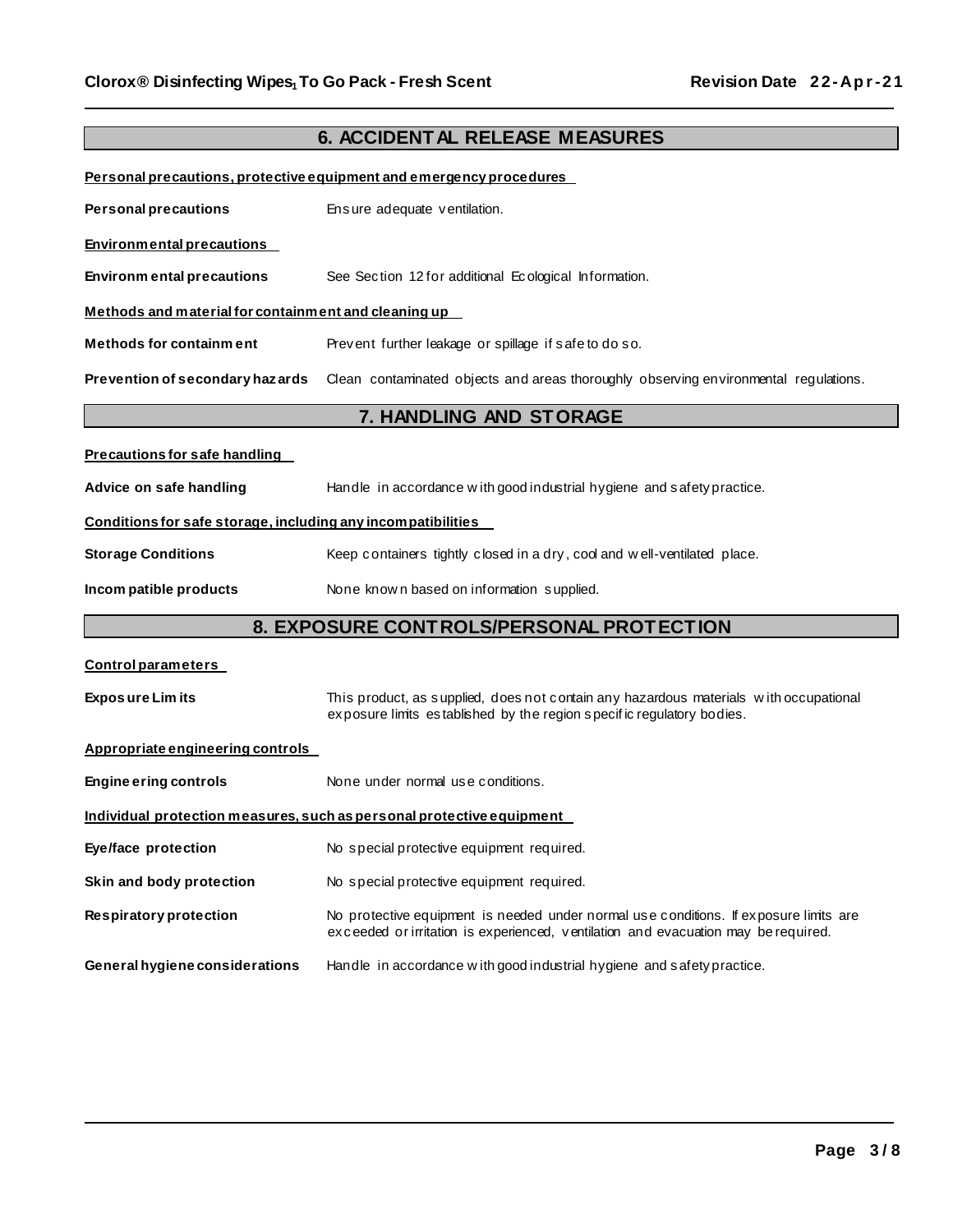### **9. PHYSICAL AND CHEMICAL PROPERTIES**

| Information on basic physical and chemical properties |                                            |                |  |  |
|-------------------------------------------------------|--------------------------------------------|----------------|--|--|
| <b>Physical state</b>                                 | Pre-Moistened Tow elette (no free liquids) |                |  |  |
| Appearance                                            | Clear White                                |                |  |  |
| Odor                                                  | Fruity Apple Floral                        |                |  |  |
| Color                                                 | No information available                   |                |  |  |
| <b>Odor Threshold</b>                                 | No information available                   |                |  |  |
| <b>Property</b>                                       | Values                                     | Remarks Method |  |  |
| pH                                                    | 6 - 9 (liquid)                             | None known     |  |  |
| Melting/freezing point                                | No data available                          | None known     |  |  |
| Boiling point / boiling range                         | No data available                          | None known     |  |  |
| <b>Flash Point</b>                                    | No data available                          | None known     |  |  |
| <b>Evaporation Rate</b>                               | No data available                          | None known     |  |  |
| Flam mability (solid, gas)                            | No data available                          | None known     |  |  |
| Flam mability Lim it in Air                           |                                            |                |  |  |
| Upper flam mability limit                             | No data available                          |                |  |  |
| Low er flam mability limit                            | No data available                          |                |  |  |
| Vapor pressure                                        | No data available                          | None known     |  |  |
| Vapor density                                         | No data available                          | None known     |  |  |
| <b>Relative density</b>                               | $~1.0$ (liquid)                            | None known     |  |  |
| <b>Water Solubility</b>                               | Completely soluble                         | None known     |  |  |
| Solubility(ies)                                       | No data available                          | None known     |  |  |
| Partition coefficient: n-octanol/water0               |                                            | None known     |  |  |
| <b>Autoignition temperature</b>                       | No data available                          | None known     |  |  |
| Decom position temperature                            | No data available                          | None known     |  |  |
| Kinematic viscosity                                   | No data available                          | None known     |  |  |
| Dynam ic viscosity                                    | No data available                          | None known     |  |  |
| Other Information                                     |                                            |                |  |  |
| <b>Explos ive properties</b>                          | No information available                   |                |  |  |
| <b>Oxidizing properties</b>                           | No information available                   |                |  |  |
| <b>Softening Point</b>                                | No information available                   |                |  |  |
| <b>Molecular Weight</b>                               | No information available                   |                |  |  |
| VOC Content (%)                                       | No information available                   |                |  |  |
| <b>Liquid Density</b>                                 | No information available                   |                |  |  |
| <b>Bulk Density</b>                                   | No information available                   |                |  |  |
| <b>Particle Size</b>                                  | No information available                   |                |  |  |
| <b>Particle Size Distribution</b>                     | No data available                          |                |  |  |
|                                                       |                                            |                |  |  |
| <b>10. STABILITY AND REACTIVITY</b>                   |                                            |                |  |  |

| <b>Reactivity</b>                                                 | No information available.                 |
|-------------------------------------------------------------------|-------------------------------------------|
| Chemical stability                                                | Stable under normal conditions.           |
| Possibility of Haz ardous Reactions None under normal processing. |                                           |
| <b>Conditions to avoid</b>                                        | None known based on information supplied. |
| Incom patible materials                                           | None known based on information supplied. |

**Haz ardous Decom position Products**None know n.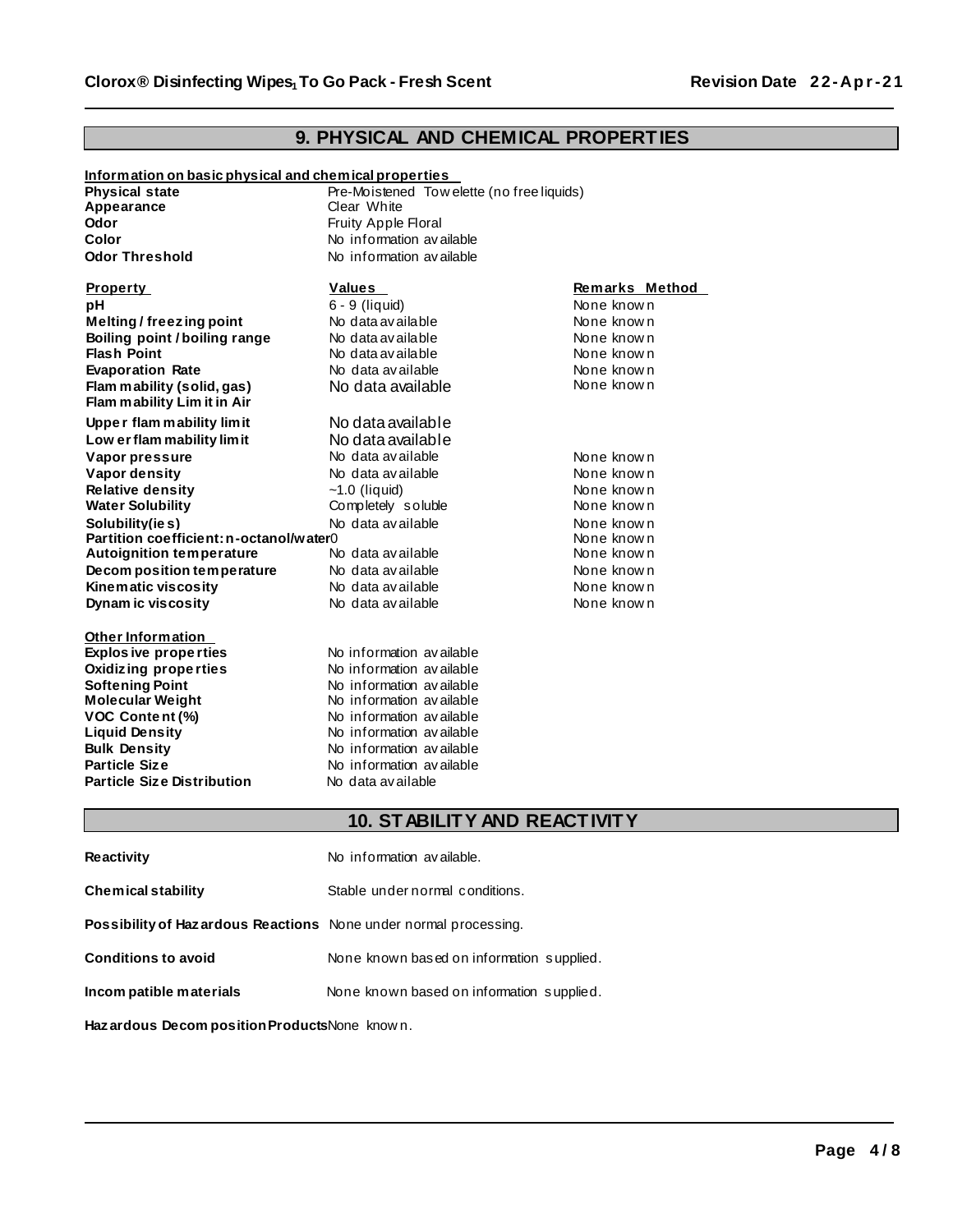### **11. TOXICOLOGICAL INFORMATION**

### **Information on likely routes of exposure**

| <b>Product Inform ation</b>          |                                                                                            |  |  |  |
|--------------------------------------|--------------------------------------------------------------------------------------------|--|--|--|
| <b>Inhalation</b>                    | Inhalation of vapors in high concentration may cause irritation of respiratory system.     |  |  |  |
| Eye contact                          | May cause slight irritation.                                                               |  |  |  |
| <b>Skin contact</b>                  | None known.                                                                                |  |  |  |
| Ingestion                            | Ingestion may cause irritation to mucous membranes.                                        |  |  |  |
| Information on toxicological effects |                                                                                            |  |  |  |
| Sym ptom s                           | No information available.                                                                  |  |  |  |
| Numerical measures of toxicity       |                                                                                            |  |  |  |
| <b>Acute Toxicity</b>                | No information available                                                                   |  |  |  |
| Unknow n acute toxicity              | No information available                                                                   |  |  |  |
|                                      | Delayed and immediate effects as well as chronic effects from short and long-term exposure |  |  |  |
| Skin corros ion/irritation           | No information available.                                                                  |  |  |  |
| Serious eye dam age/eye irritation   | No information available.                                                                  |  |  |  |
| Respiratory or skin sensitization    | No information available.                                                                  |  |  |  |
| Germ cell mutagenicity               | No information available.                                                                  |  |  |  |
| Carcinoge nicity                     | No information available.                                                                  |  |  |  |
| <b>Reproductive toxicity</b>         | No information available.                                                                  |  |  |  |
| STOT - single exposure               | No information available.                                                                  |  |  |  |
| STOT - repeated exposure             | No information available.                                                                  |  |  |  |
| <b>Aspiration hazard</b>             | No information available.                                                                  |  |  |  |

## **12. ECOLOGICAL INFORMATION**

| Ecotoxicity                   | The environmental impact of this product has not been fully investigated. |
|-------------------------------|---------------------------------------------------------------------------|
| Persistence and Degradability | No information available.                                                 |
| <b>Bioaccum ulation</b>       | No information available.                                                 |
| <b>Mobility</b>               | No information available.                                                 |
| Other adverse effects         | No information available.                                                 |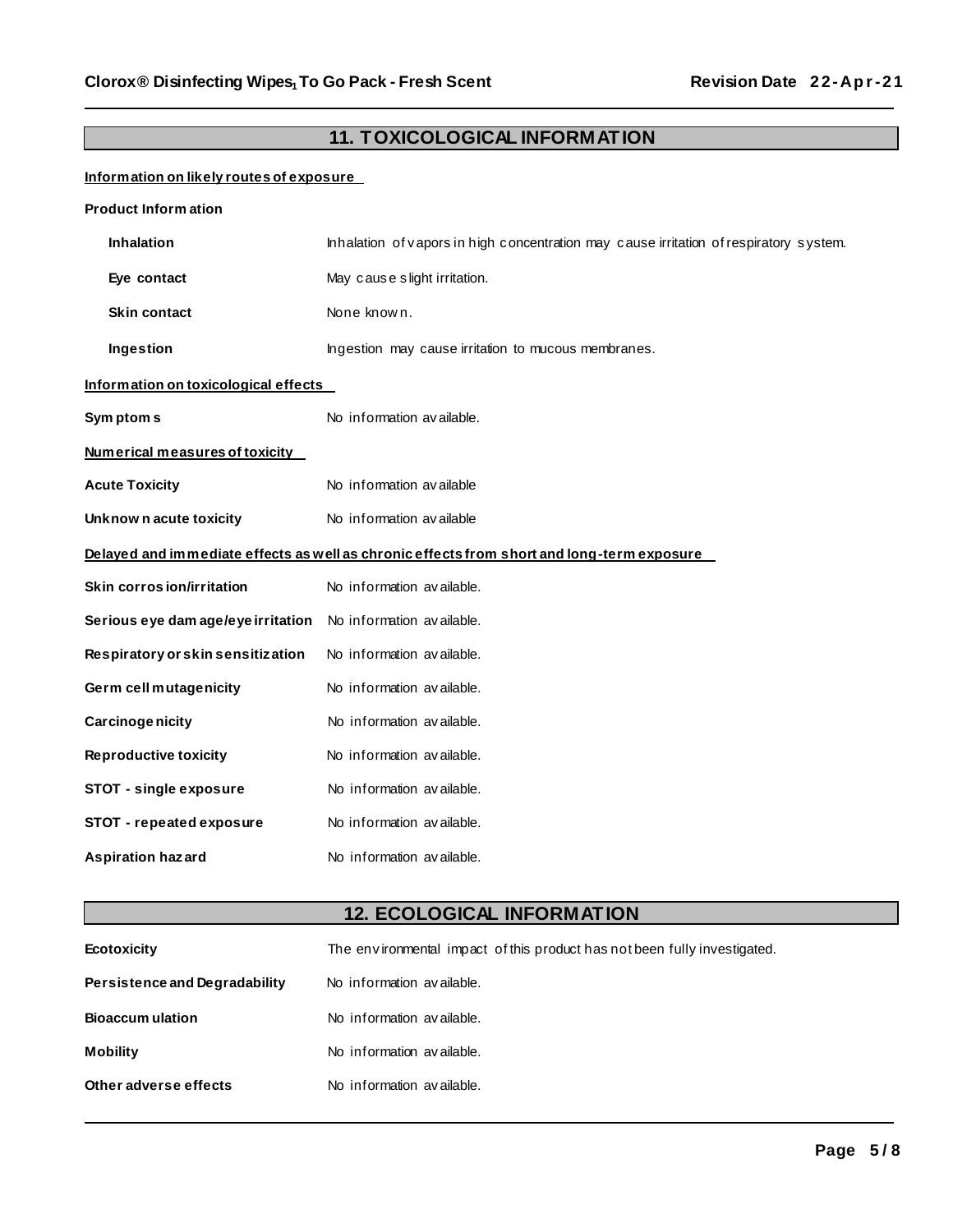### **13. DISPOSAL CONSIDERATIONS**

#### **Waste treatment methods**

| Waste from residues/unused<br>products | Dispose of in accordance with local regulations. Dispose of was te in accordance with<br>environmental legislation.<br>Do not reuse empty containers. |  |  |
|----------------------------------------|-------------------------------------------------------------------------------------------------------------------------------------------------------|--|--|
| Contam inated packaging                |                                                                                                                                                       |  |  |
|                                        | <b>14. TRANSPORT INFORMATION</b>                                                                                                                      |  |  |
| <b>DOT</b>                             | Not regulated                                                                                                                                         |  |  |
| <b>TDG</b>                             | Not regulated                                                                                                                                         |  |  |
| <b>ICAO</b>                            | Not regulated                                                                                                                                         |  |  |
| <b>IATA</b>                            | Not regulated                                                                                                                                         |  |  |
| <b>IMDG</b>                            | Not regulated                                                                                                                                         |  |  |

#### **15. REGULATORY INFORMATION**

**Safety, health and environmentalregulations/legislation specific forthe substance or mixture** 

#### **International Regulations**

**Ozone -depleting substances (ODS)** Not applicable

**Persistent Organic Pollutants** Not applicable

**Export Notification requirements** Not applicable

#### **International Inventories**

| <b>TSCA</b>          | Contact supplier for inventory compliance status  |
|----------------------|---------------------------------------------------|
| <b>DSL/NDSL</b>      | Contact supplier for inventory compliance status  |
| <b>EINECS/ELINCS</b> | Contact supplier for inventory compliance status. |
| <b>ENCS</b>          | Contact supplier for inventory compliance status. |
| <b>KECL</b>          | Contact supplier for inventory compliance status. |
| <b>PICCS</b>         | Contact supplier for inventory compliance status. |
| <b>AICS</b>          | Contact supplier for inventory compliance status. |

**Legend** 

**TSCA** - United States Toxic Substances Control Act Section 8(b) Inventory

**DSL/NDSL** - Canadian Domestic Subs tances List/Non-Domestic Subs tances List

**EINECS/ ELINCS** - European Inventory of Ex isting Chemical Substances/European Lis t of Notified Chemical Subs tances

**ENCS** - Japan Ex isting and New Chemical Subs tances

**KECL** - Korean Ex isting and Evaluated Chemical Subs tances

**PICCS** - Philippines Inventory of Chemicals and Chemical Substances

**AICS** - Aus tralian Inventory of Chemical Subs tances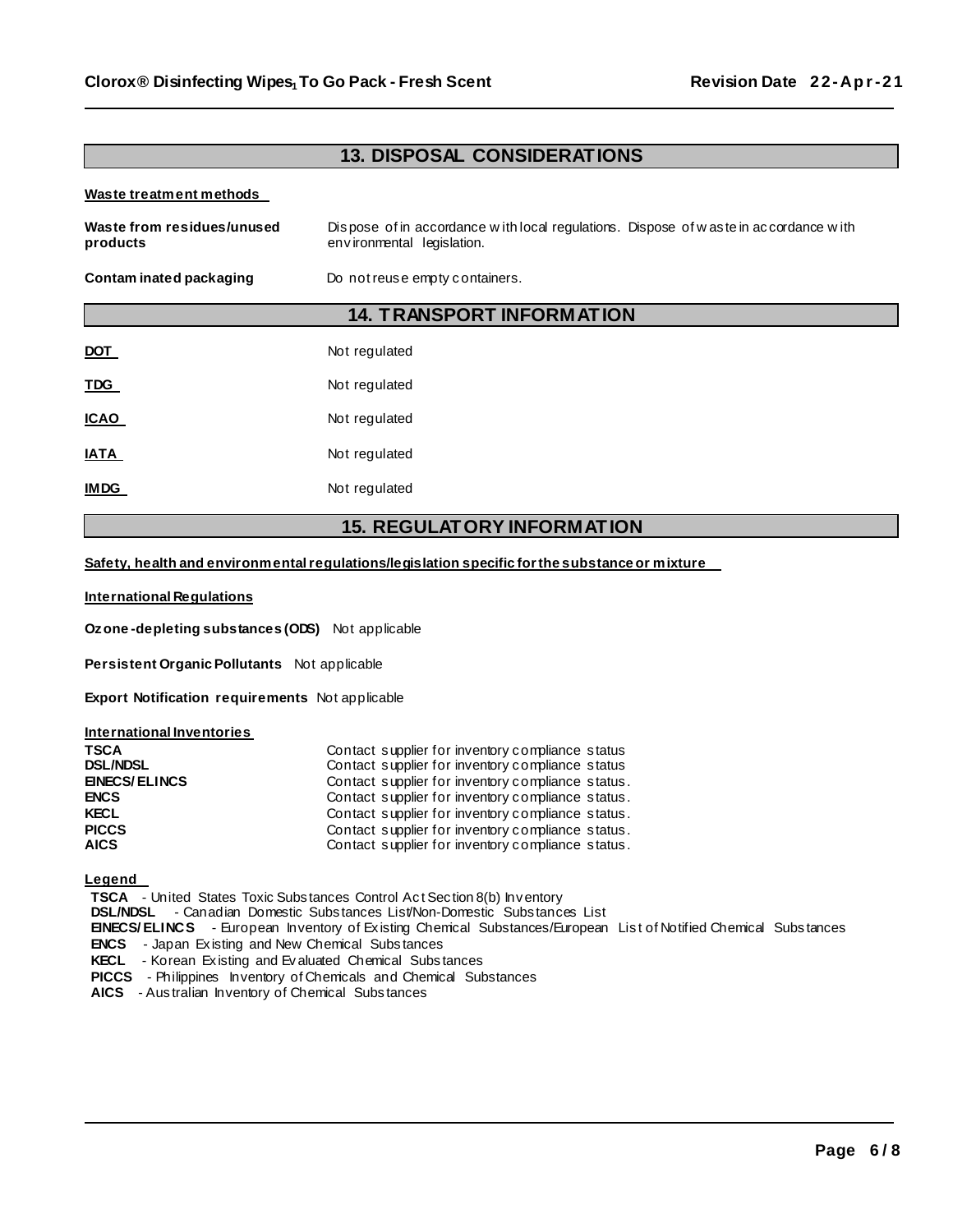#### **US Federal Regulations**

#### **SARA 313**

Section 313 of Title III of the Superf und Amendments and Reauthorization Act of 1986 (SARA). This product may contains a chemical or chemicals w hich is subject to the reporting requirements of the Ac t and Title 40 of the Code of Federal Regulations, Part 372

| Acute Health Hazard               | No. |
|-----------------------------------|-----|
| <b>Chronic Health Hazard</b>      | No. |
| Fire Hazard                       | No. |
| Sudden release of pressure hazard | No. |
| Reactive Hazard                   | No. |

#### **CWA (Clean Water Act)**

This product does not contain any substances regulated as pollutants pursuant to the Clean Water Act (40 CFR 122.21 and 40 CFR 122.42)

#### **CERCLA**

This material, as supplied, does not c ontain any substances regulated as hazardous substances under the Comprehensive Env ironmental Response Compensation and Liability Ac t (CERCLA) (40 CFR 302) or the Superf und Amendments and Reauthorization Act (SARA) (40 CFR 355). There may be specific reporting requirements at the local, regional, or state level pertaining to releases of this material

#### **US State Regulations**

#### **California Proposition 65**

This product does not contain any Proposition 65 chemicals.

#### **U.S. State Right-to-Know Regulations**

This product does not contain any substances above threshold limits that are regulated by state right-to-know.

#### **US EPA Label Information**

**EPA Pesticide Registration No.** 5813-79

#### **EPA Statement**

This chemical is a pesticide product registered by the Environmental Protection Agency and is subject to c ertain labeling requirements under federal pesticide law. These requirements differfrom the c lassification criteria and hazard information r equired f or s afety data sheets, and for w orkplace labels of non-pesticide chemicals. Follow ing is the hazard information as required on the pes ticide label:

#### **EPA Pesticide label**

CAUTION: Causes moderate ey e irritation. Av oid c ontact w ith eyes or clothing. Wash thoroughly w ith soap and w ater after handling.